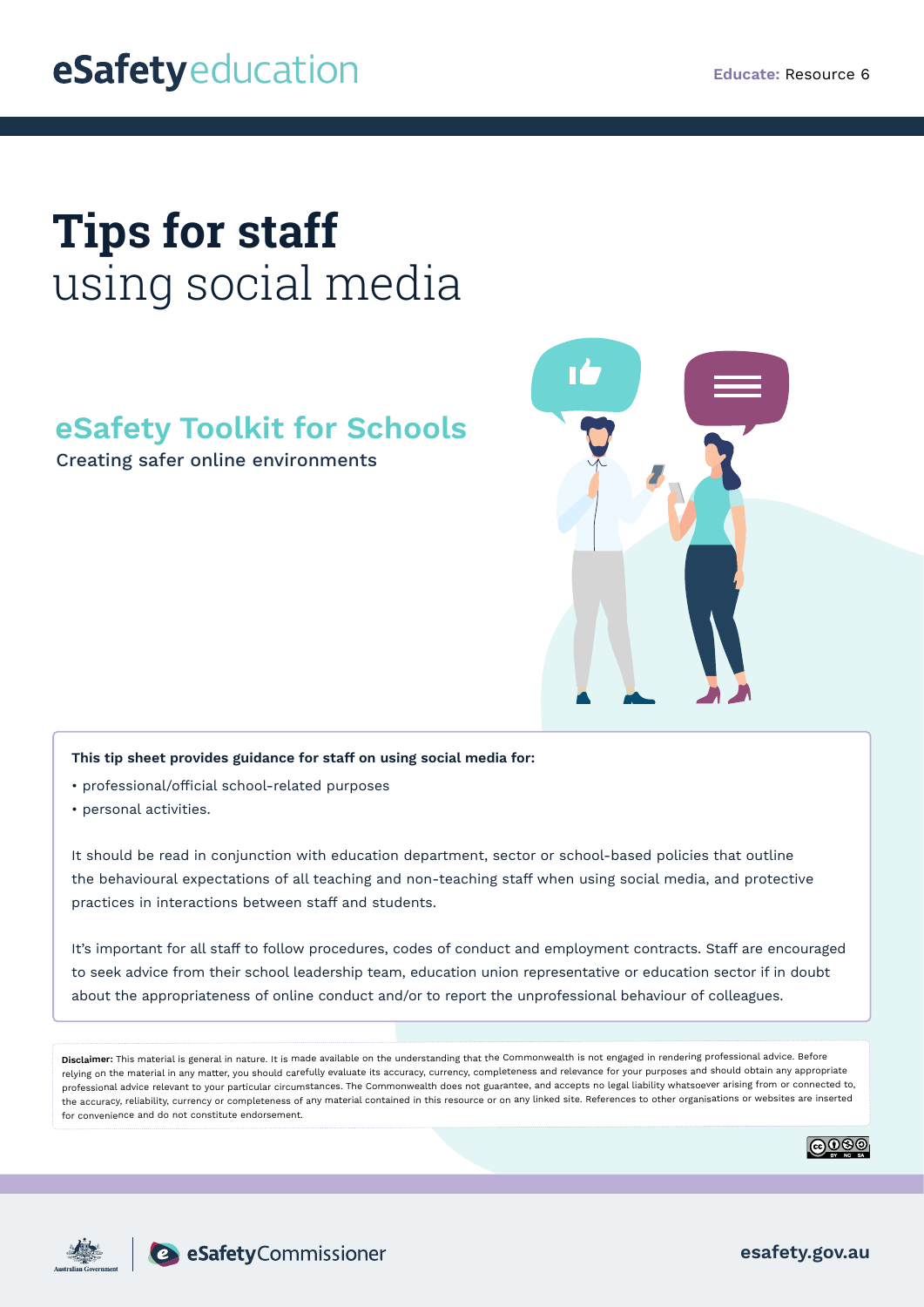#### **Tips for professional social media use**

- At school, social media is best used for educational purposes or for organising co-curricular activities. Communication and content should reflect professional staff/student or staff/parent/carer relationships.
- At least two members of staff should have access to any school-authorised social media account, including a member of the school leadership team.
- Staff should only use school-authorised accounts or platforms when corresponding with students and parents/carers. Avoid using personal accounts.
- Posts should be positive and professional. Staff need to think twice before posting, and check posts with a trusted colleague to help with tone and editing.
- Confidential, proprietary or privileged information about other staff, students, parents/carers, or

school projects, policies or finances should never be posted or published.

- Student information should not be posted online (including names, videos, photos or work samples) without the written permission of the school, student and parent/carer.
- If approached by a student or parent/carer with concerns about inappropriate content or misconduct on school social media, staff need to deal with it promptly, following school and education sector policies, if applicable.
- Staff in doubt about professional social media use should ask for guidance from a school leader.



#### **Tips for personal social media use**

#### Staff need to:

- Maintain professional boundaries on social media and avoid accepting or requesting students or parents/ carers as 'friends'. This includes recent ex-students who may still be connected to current students. Be prepared with an appropriate response when a student or parent/carer asks to connect on any social media or gaming site.
- Avoid sharing personal mobile numbers or communicating with students and parents/carers using personal social media or email accounts.
- Never exchange personal images with students and avoid storing images of, or information about, students on personal devices. Never post images of students on personal accounts. Check to see whether there are sector guidelines about storing student images.
- Enable [two factor authentication](https://www.esafety.gov.au/media/1939) on all social media and email accounts. Avoid logging into personal accounts on school devices or using personal devices during class time. Remember: if you can't avoid

logging in, make sure you log out of your accounts every time.

- Note that students and parents/carers may search for staff online, so it is important to consider your personal online presence (including the use of your real name) and to adjust [privacy settings.](https://www.esafety.gov.au/key-issues/esafety-guide) Consider establishing separate accounts for personal and professional use, and keeping personal accounts in [private mode](https://www.esafety.gov.au/key-issues/how-to/protect-personal-information).
- Avoid including workplace or work contact details on social media profiles. Listing your school as a place of work on a social media profile that is public may increase the likelihood of being identified by students and parents/carers. It might also link a personal online profile with the school.
- Check that public interactions (likes, photos, posts) align with the ethos of the school. Be aware of guidelines and policies set by employers and model responsible and respectful conduct online.

#### **Continued on next page**